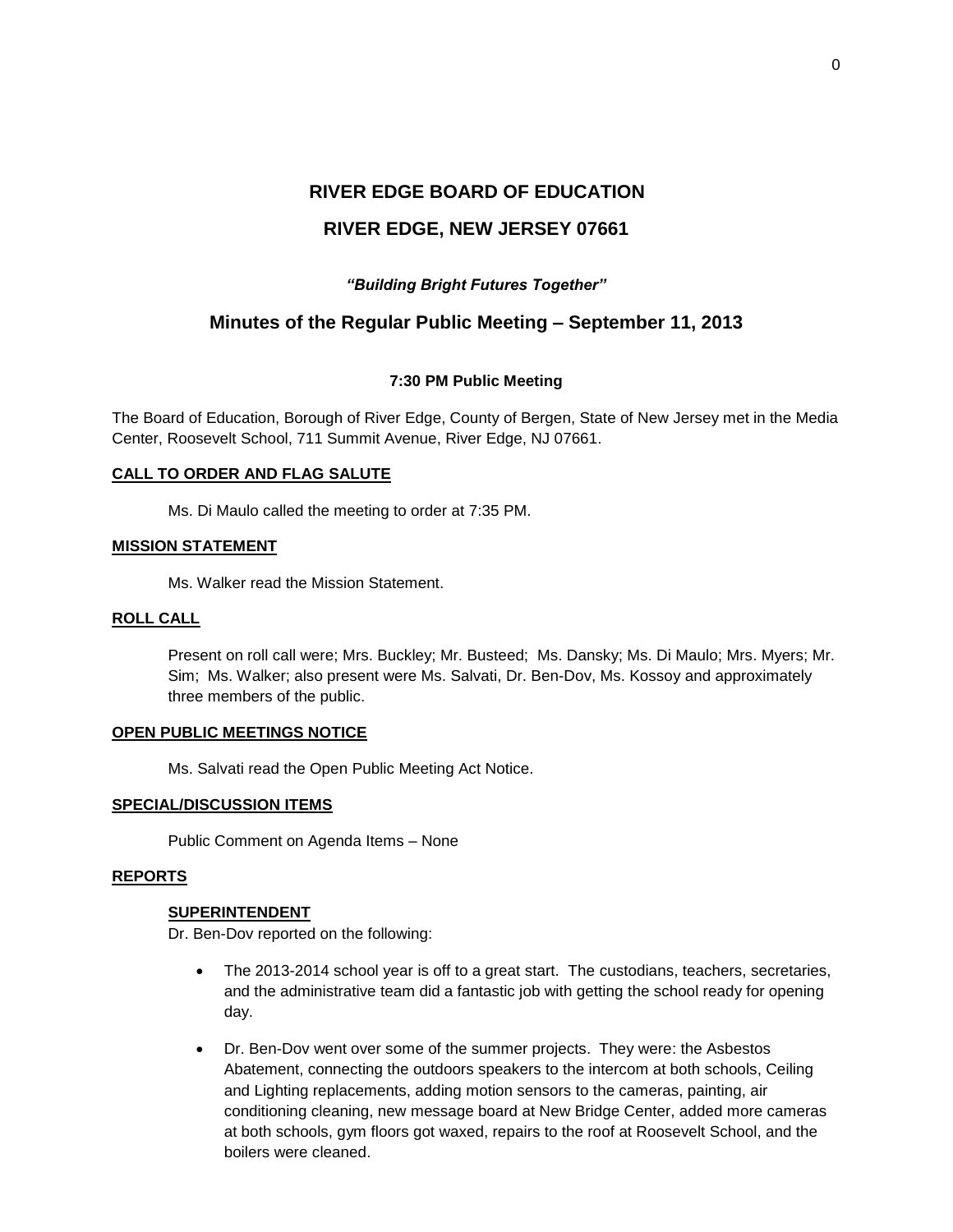- The shared service agreement with the River Edge Board of Education and the River Edge Borough Hall regarding the lighting detection system needs to be revised and will, hopefully, be on the September 25, 2013 agenda for approval.
- All teachers and administrators were trained in all components of the Stronge Evaluation System. There is still a great deal of "behind the scenes" work so that the system can be up and running electronically. On Wednesday, September 18, 2013 there will be training on the online component called Oasys.
- DEAC Committee (District Evaluation Advisory Committee) will start meeting this month. The district is looking for a parent from Roosevelt School to join the DEAC committee.
- The district is forming a data team regarding assessments and how they benefit us. It will help teachers address students' needs based on assessments. It will also compare our STAR benchmarking assessment results to the NJASK.
- NJ ASK results came in and we will analyze them in three different ways: 1. Incoming teachers will get the scores of their current students. 2. Last year's teachers will get the scores for his/her last year's students 3. Longitudinal scores for students will be compiled.
- Back to School Night for New Bridge Center will be on Monday, September 23, 2013 and Cherry Hill and Roosevelt will be on Tuesday, September 24, 2013. There will be a survey on each student's desk for parents to fill out regarding their goals for the 2013- 2014.

# **PRINCIPAL**

Ms. Kossoy reported on the following:

- The 2013-2014 school year opening was successful. The teachers and custodians did an excellent job with preparing the school for the start of the school year.
- Ms. Kossoy has met with many parents already at drop off and pick up. She has stopped in every classroom and met with the students.
- Ms. Kossoy stated that she has received a warm welcome to the River Edge District by parents and students and is thrilled to be here.
- The teachers had Stronge Evaluation training on Tuesday, September 3, 2013.
- Paul Garofano, our new Instructional Technology Coach, has set up meetings with the  $6<sup>th</sup>$ grade teachers to go over the new Goggle Chrome Books.
- Back to School Night is Tuesday, September 24, 2013

# **BOARD SECRETARY**

Ms. Salvati reported on the following:

- The audit started today and the auditors will be here approximately for the next two weeks.
- There are new state requirements for administrating Non Public Nursing Aid. They were developed to increase oversight and accountability for the use of funds. Ms. Salvati met with all four private schools and went over the checklist with them.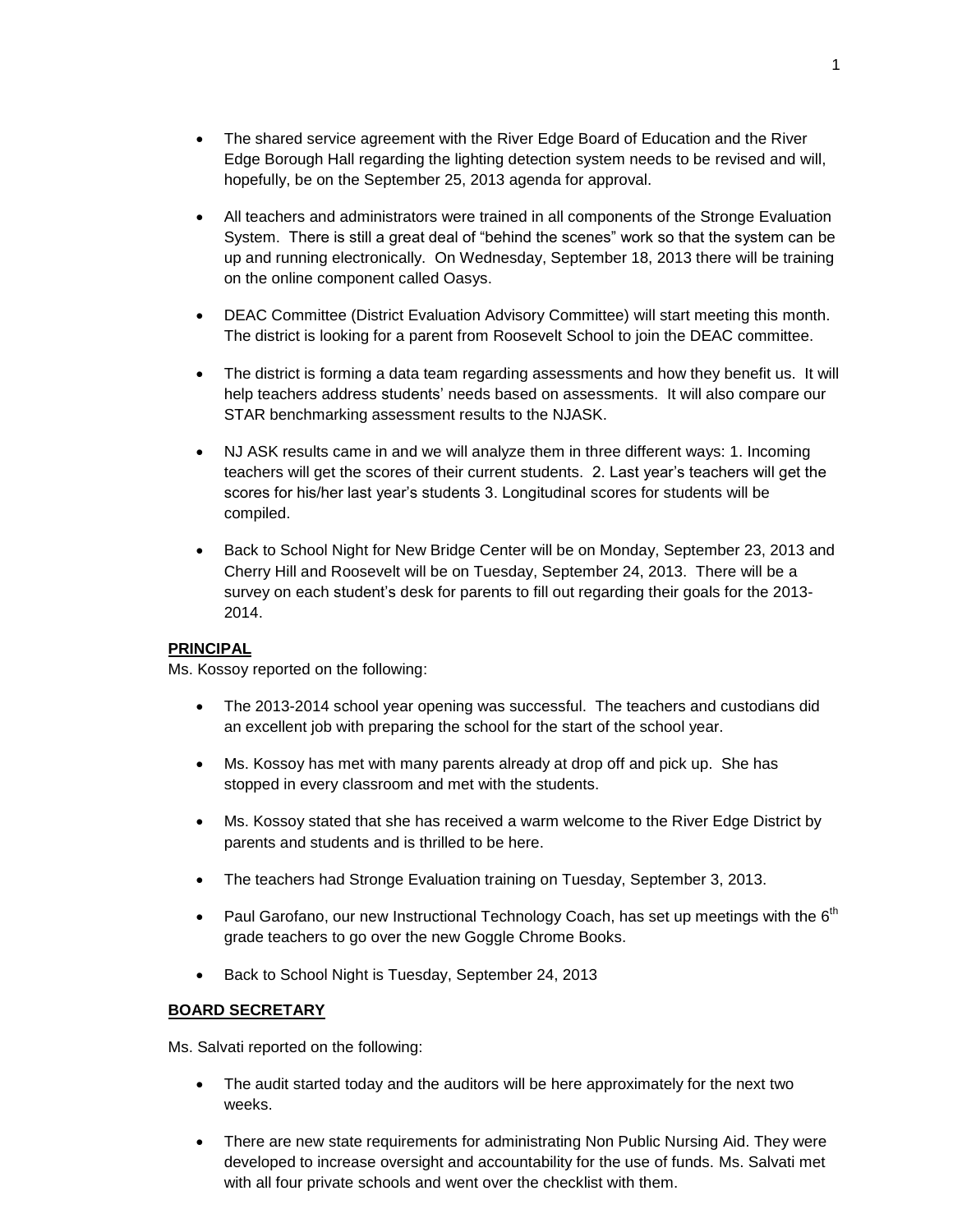- Ms. Salvati has been spending time with Region V, getting familiar with their work, getting to know how they use their systems, and gaining information on their operation.
- Ms. Salvati would like to know by October 13, 2013 the status of the Board Members attending the NJSBA Convention.

#### **PRESIDENT**

Ms. Di Maulo reported on the following:

• Ms. Di Maulo invited Mr. Alfred Annunziata to the October 30<sup>th</sup> board meeting to discuss the 2013-2014 Board Goals.

# **COMMITTEES**

- Ms. Dansky stated New Jersey School Board's first meeting will be held on Tuesday, October 1, 2013.
- Mr. Busteed attended a Mayor and Councils meeting on Monday, August 5, 2013 and they spoke about the Lighting Detection System and the fitness classes that will be held on Friday nights at New Bridge Center.
- Mr. Sim spoke about the Korean Overseas Exchange Program.

# **MOTIONS TO BE ACTED UPON**

# **ADMINISTRATION/POLICY**

Motion by Ms. Walker

Seconded by Mr. Busteed

that the Board of Education approve the minutes of the August 28, 2013 Board Meeting.

Ayes: Mrs. Buckley, Ms. Dansky, Ms. Di Maulo, Mrs. Myers, Mr. Sim, Ms. Walker

Nays: None

Abstained: Mr. Busteed

Motion by Mr. Busteed

Seconded by Mrs. Buckley

that the Board of Education renew the Interlocal Agreement with the River Dell School District for the coordination of curriculum services between River Dell, Oradell and River Edge School Districts for the 2013-2014 school year.

that the Board of Education approve the revised 2013 Uniform State Memorandum of Agreement between River Edge Elementary Schools and River Edge Law Enforcement Officials for the 2013-2014 school year.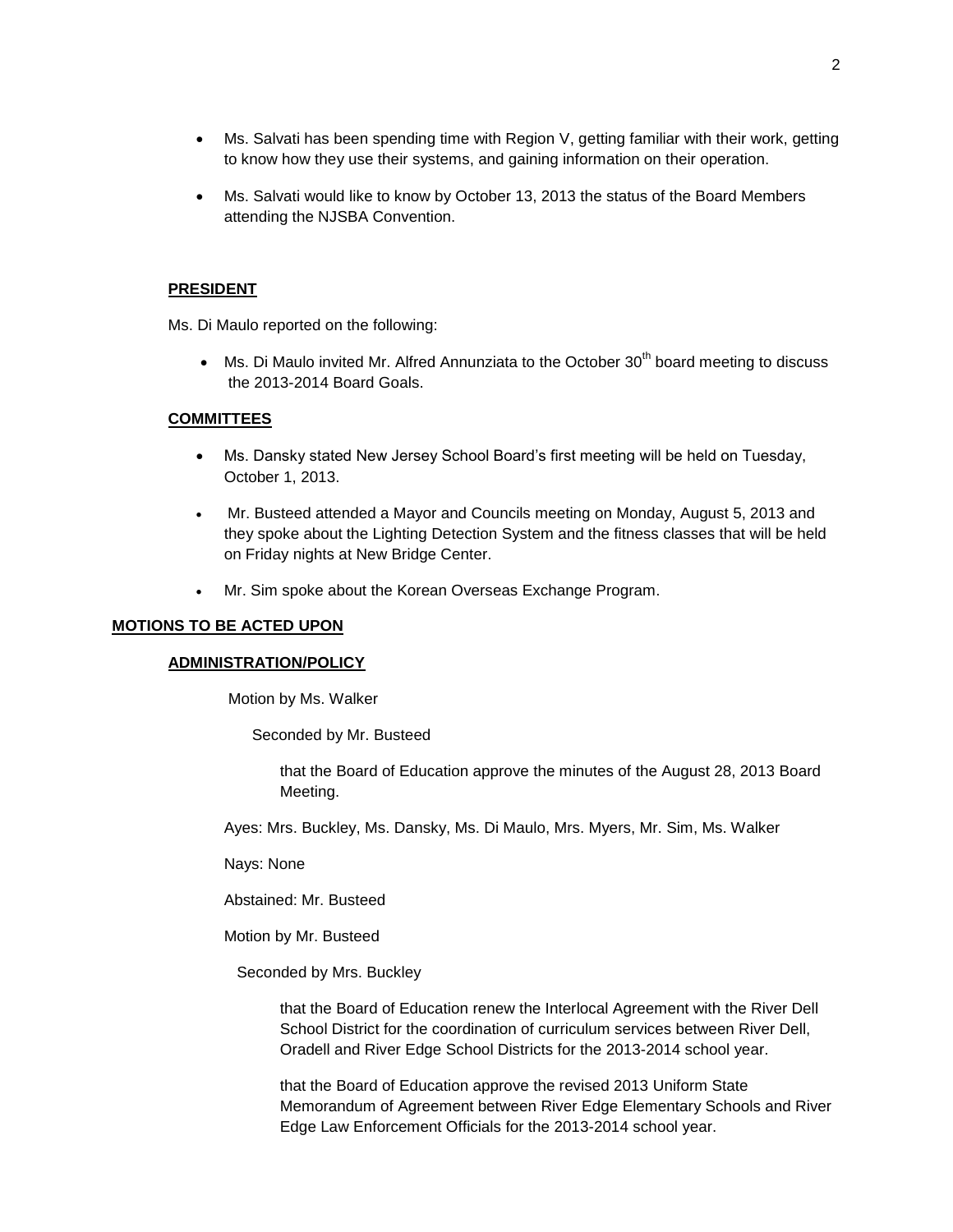Ayes: Mrs. Buckley, Mr. Busteed, Ms. Dansky, Ms. Di Maulo, Mrs. Myers, Mr. Sim, Ms. Walker

Nays: None

Motion by Ms. Walker

Seconded by Mr. Sim

that the Board of Education approve Wendy Walker, River Edge Board Member, to attend the NJSBA Fall Conference, October 22-24, 2013.

Ayes: Mrs. Buckley, Mr. Busteed, Ms. Dansky, Ms. Di Maulo, Mrs. Myers, Mr. Sim

Nays: None

Abstained: Ms. Walker

Motion by Mr. Sim

Seconded by Ms. Dansky

that the Board of Education approve Mary Kay Buckley, River Edge Board Member, to attend the NJSBA Fall Conference, October 22-24, 2013.

Ayes: Mr. Busteed, Ms. Dansky, Ms. Di Maulo, Mrs. Myers, Mr. Sim, Ms. Walker

Nays: None

Abstained: Mrs. Buckley

Motion by Ms. Dansky

Seconded by Mrs. Myers

that the Board of Education approve Gyuchang Sim, River Edge Board Member, to attend the NJSBA Fall Conference, October 22-24, 2013.

Ayes: Mrs. Buckley, Mr. Busteed, Ms. Dansky, Ms. Di Maulo, Mrs. Myers, Ms. Walker

Nays: None

Abstained: Mr. Sim

Motion by Mrs. Myers

Seconded by Ms. Walker

that the Board of Education approve Paris Myers, River Edge Board Member, to attend the NJSBA Fall Conference, October 22-24, 2013.

Ayes: Mrs. Buckley, Mr. Busteed, Ms. Dansky, Ms. Di Maulo, Mr. Sim, Ms. Walker

Nays: None

Abstained: Mrs. Myers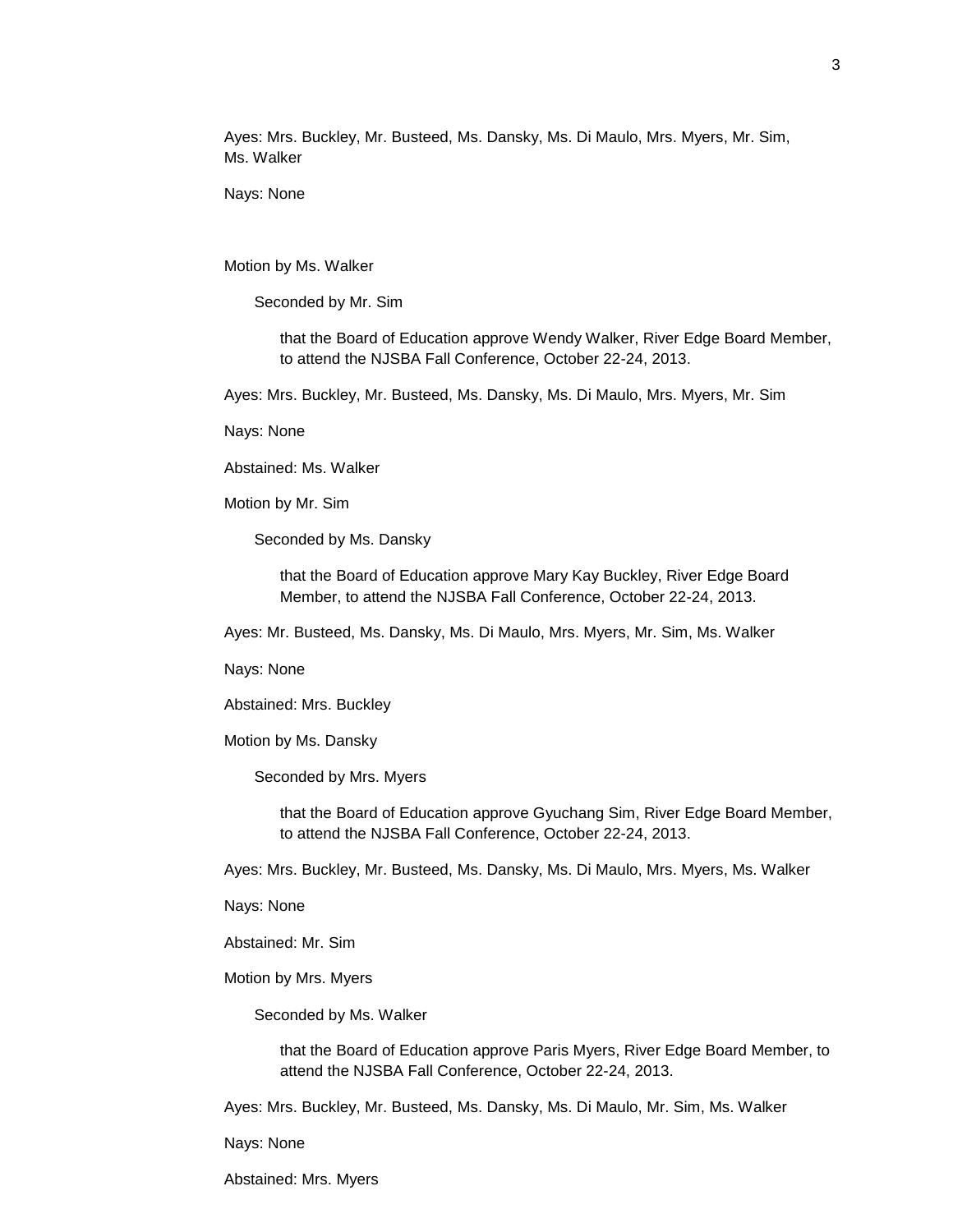Motion by Ms. Walker

Seconded by Mr. Busteed

that the Board of Education approve Sheli Dansky, River Edge Board Member, to attend the NJSBA Fall Conference, October 22-24, 2013.

Ayes: Mrs. Buckley, Mr. Busteed, Ms. Di Maulo, Mrs. Myers, Mr. Sim, Ms. Walker

Nays: None

Abstained: Ms. Dansky

Motion by Mr. Busteed

Seconded by Mrs. Buckley

that the Board of Education approve Colin Busteed, River Edge Board Member, to attend the NJSBA Fall Conference, October 22-24, 2013.

Ayes: Mrs. Buckley, Ms. Dansky, Ms. Di Maulo, Mrs. Myers, Mr. Sim, Ms. Walker

Nays: None

Abstained: Mr. Busteed

Motion by Mrs. Buckley

Seconded by Mr. Sim

that the Board of Education approve Lucy Di Maulo, River Edge Board Member, to attend the NJSBA Fall Conference, October 22-24, 2013.

Ayes: Mrs. Buckley, Mr. Busteed, Ms. Dansky, Mrs. Myers, Mr. Sim, Ms. Walker

Nays: None

Abstained: Ms. Di Maulo

Motion by Mr. Sim

Seconded by Ms. Dansky

that the Board of Education approve Tova Ben-Dov, Superintendent and Patricia Salvati, Business Administrator to attend NJSBA Fall Conference, October 22- 24, 2013.

Ayes: Mrs. Buckley, Mr. Busteed, Ms. Dansky, Ms. Di Maulo, Mrs. Myers, Mr. Sim, Ms. Walker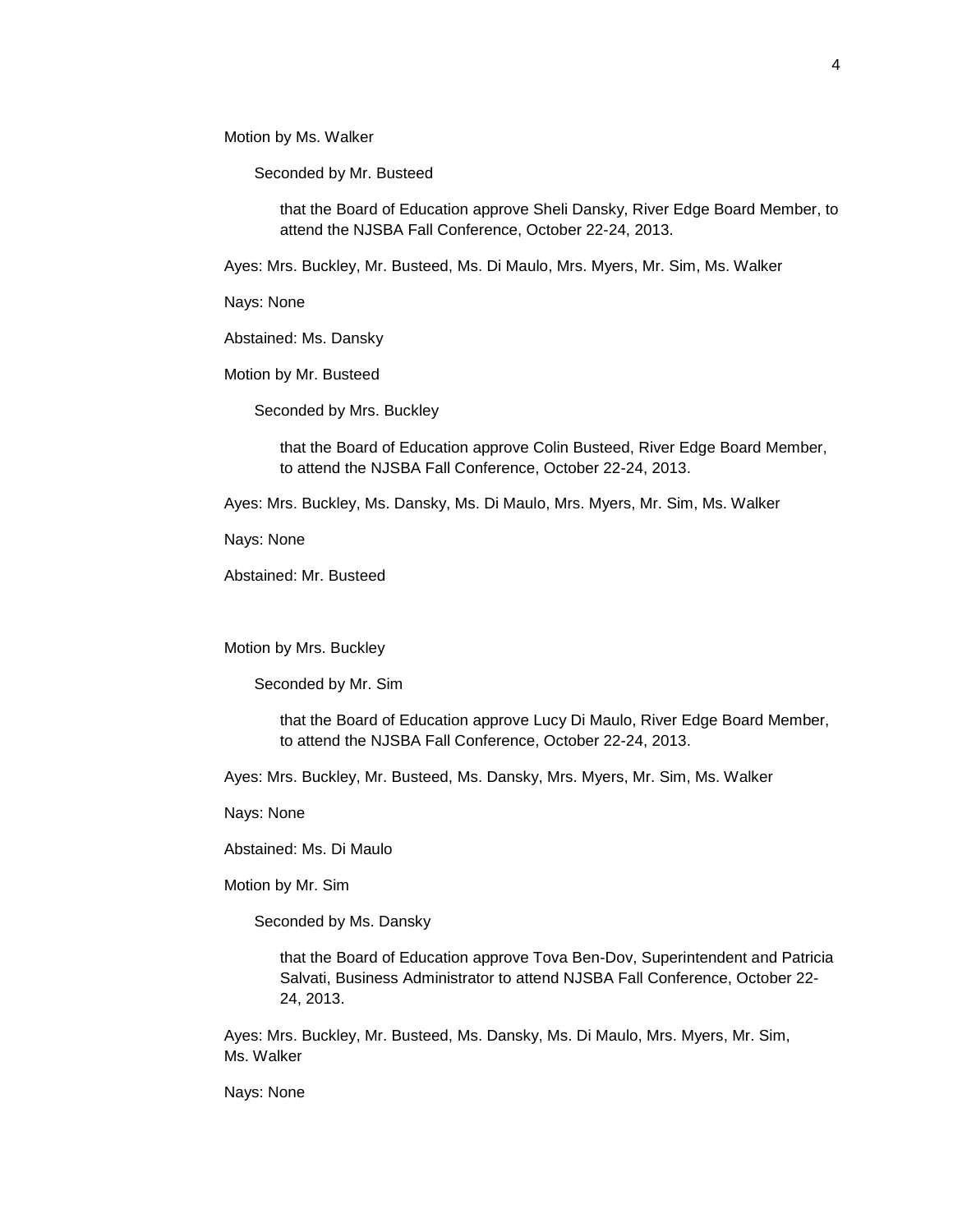# **CURRICULUM/EDUCATION**

Motion by Ms. Dansky

Seconded by Mrs. Myers

that the Board of Education approve the contract between the River Edge Board of Education and St. Peter's Academy to provide Non-public Nursing Services for the 2013-2014 school year.

that the Board of Education approve the contract between the River Edge Board of Education and Sinai School at RYNJ to provide Non-public Nursing Services for the 2013-2014 school year.

that the Board of Education approve the contract between the River Edge Board of Education and Yeshiva of North Jersey to provide Non-public Nursing Services for the 2013-2014 school year.

Ayes: Mrs. Buckley, Mr. Busteed, Ms. Dansky, Ms. Di Maulo, Mrs. Myers, Mr. Sim, Ms. Walker

Nays: None

#### **FINANCE/GRANTS/GIFTS**

Motion by Mrs. Myers

Seconded by Ms. Walker

**Be It Resolved,** that the Board of Education of the River Edge School District wishes to enter into a grant agreement with the County of Bergen for the purpose of using \$55,000.00 in 2013-2014 Community Development Block Grant funds for Handicapped Accessible Improvements to Roosevelt School; and

**Be It Further Resolved,** that the Board of Education hereby authorizes Patricia Salvati to be a signatory to the aforesaid grant agreement; and

**Be It Further Resolved**, that the Board of Education hereby authorizes Patricia Salvati to sign all County vouchers submitted in connection with the aforesaid project; and

**Be It Further Resolved,** that the Board of Education recognized that the River Edge School District is liable for any funds not spent in accordance with the Grant Agreement; and that liability of Board Members is in accordance with N.J.S.A. 2AL53A-7 et. seq.

Ayes: Mrs. Buckley, Mr. Busteed, Ms. Dansky, Ms. Di Maulo, Mrs. Myers, Mr. Sim, Ms. Walker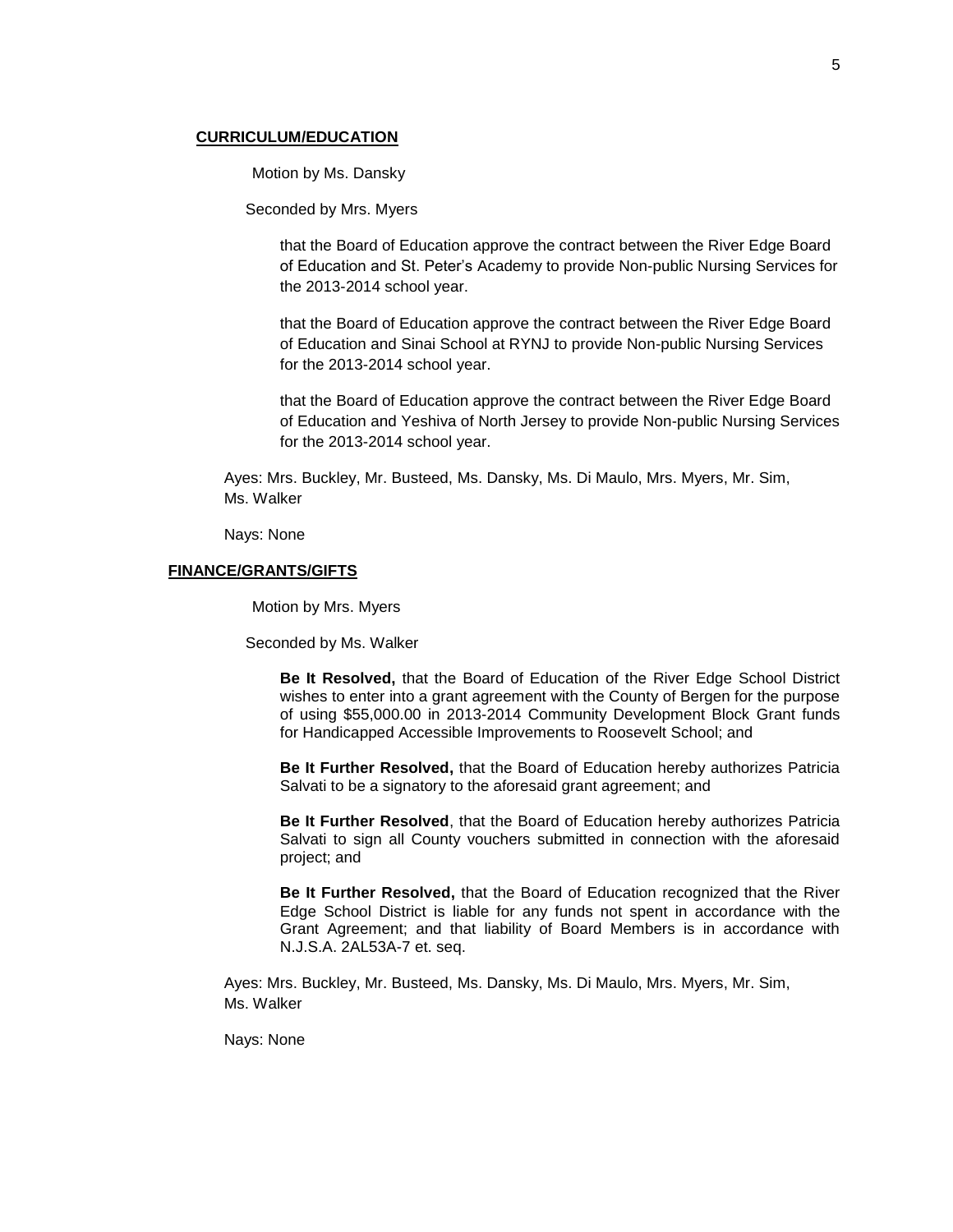## **PERSONNEL**

Motion by Mrs. Walker

Seconded by Mr. Busteed

that the Board of Education, with the recommendation of the Superintendent, approve Mary Genneken, School Library Media Specialist, starting, September 1, 2013 through June 30, 2014.

that the Board of Education accept, with regret, the resignation of Lauren Meccia, Part-time Aide, effective August 30, 2013.

that the Board of Education accept, with regret, the resignation of Christine Pfeiffer, Part-time Aide, effective August 30, 2013.

that the Board of Education, with the recommendation of the Superintendent approve the following as Student Teachers, from September 12, 2013 to December 12, 2013.

> Mengxi Chen Lauren Slade

that the Board of Education, with the recommendation of the Superintendent approve the following as a Substitute Teachers for the 2013-2014 School Year.

> Mengxi Chen Lauren Slade

that the Board of Education accept, with regret, the resignation of Margaret Belger, Clerical Aide, effective September 17, 2013.

that the Board of Education accept, with regret, the resignation of Nigel Pieters, Part-time Computer Technician, effective September 25, 2013.

that the Board of Education, with the recommendation of the Superintendent, approve Marie Davis, Part-time Aide, for the 2013-2014 school year.

that the Board of Education approves Maria Pepe and Andrea Meher as the Primary Project Aides for the 2013-2014 School Year.

Ayes: Mrs. Buckley, Mr. Busteed, Ms. Dansky, Ms. Di Maulo, Mrs. Myers, Mr. Sim, Ms. Walker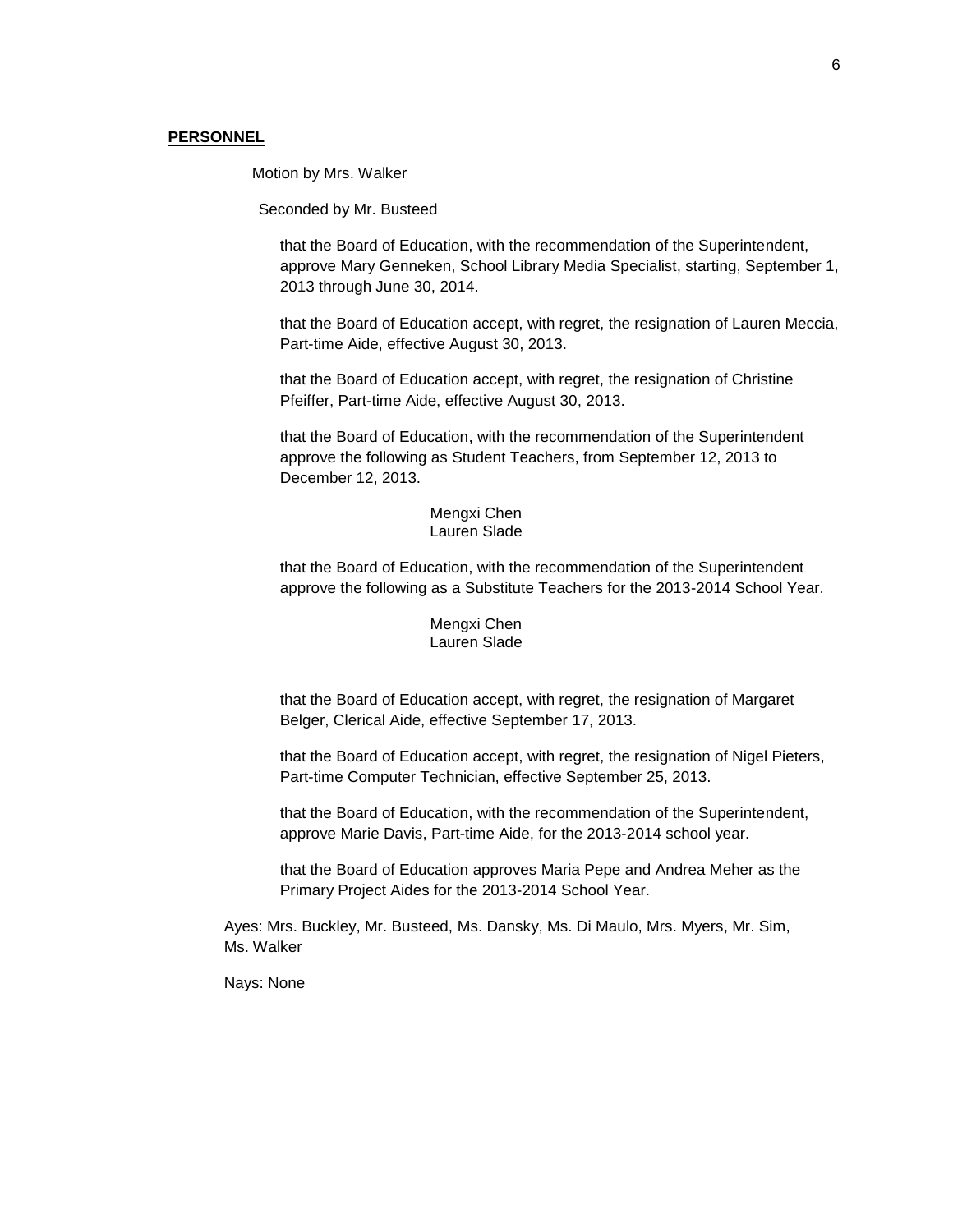# **RIVER EDGE SPECIAL EDUCATION**

Motion by Mr. Busteed

Seconded by Mrs. Buckley

that the Board of Education, based on the recommendation of the Superintendent, approve a Tuition Contract with Bergen County Special Services, for a student whose name is on file in the Board Office, for \$62,172.00. This includes the extended school year for the 2013-2014 school year.

Ayes: Mrs. Buckley, Mr. Busteed, Ms. Dansky, Ms. Di Maulo, Mrs. Myers, Mr. Sim, Ms. Walker

Nays: None

# REGION V ADMINISTRATION & TRANSPORTATION

Motion by Mrs. Buckley

Seconded by Mr. Sim

**BE IT RESOLVED THAT THE REGION V COUNCIL FOR SPECIAL EDUCATION WILL PROVIDE SHARED SERVICES FOR ITS MEMBER DISTRICTS AND BE IT FURTHER RESOLVED THAT THE RIVER EDGE BOARD OF EDUCATION,** upon recommendation of the Superintendent,, approves the following Region V Shared Services Consultants, Psychologists, Learning Disabilities Teacher Consultants, Social Workers, Speech Language Specialists, Occupational and Physical Therapists and Translators to provide evaluations, direct services and consultation, to non-public and public schools for member districts upon request for the 2013-2014 school year.

| Laurie Bronstein      | <b>Occupational Therapist</b>            |
|-----------------------|------------------------------------------|
| Simara Bruhim         | <b>Behaviorist</b>                       |
| Eileen Mulcahey       | <b>Physical Therapist</b>                |
| Haber and Associates  | Speech and Language Specialist           |
| Ellen Muhlberg        | Learning Disabilities Teacher Consultant |
| Hetal Naik            | Behaviorist/Psychologist                 |
| Ivy Kagan             | Learning Disabilities Teacher Consultant |
| Megan Toomey<br>Lynch | Psychologist                             |
| Michelle Goodman      | <b>Behaviorist</b>                       |
| Paula Varrassi        | Social Worker                            |
| Sharon Kaplan         | Learning Disabilities Teacher Consultant |
| Vivian Genn           | Occupational Therapist                   |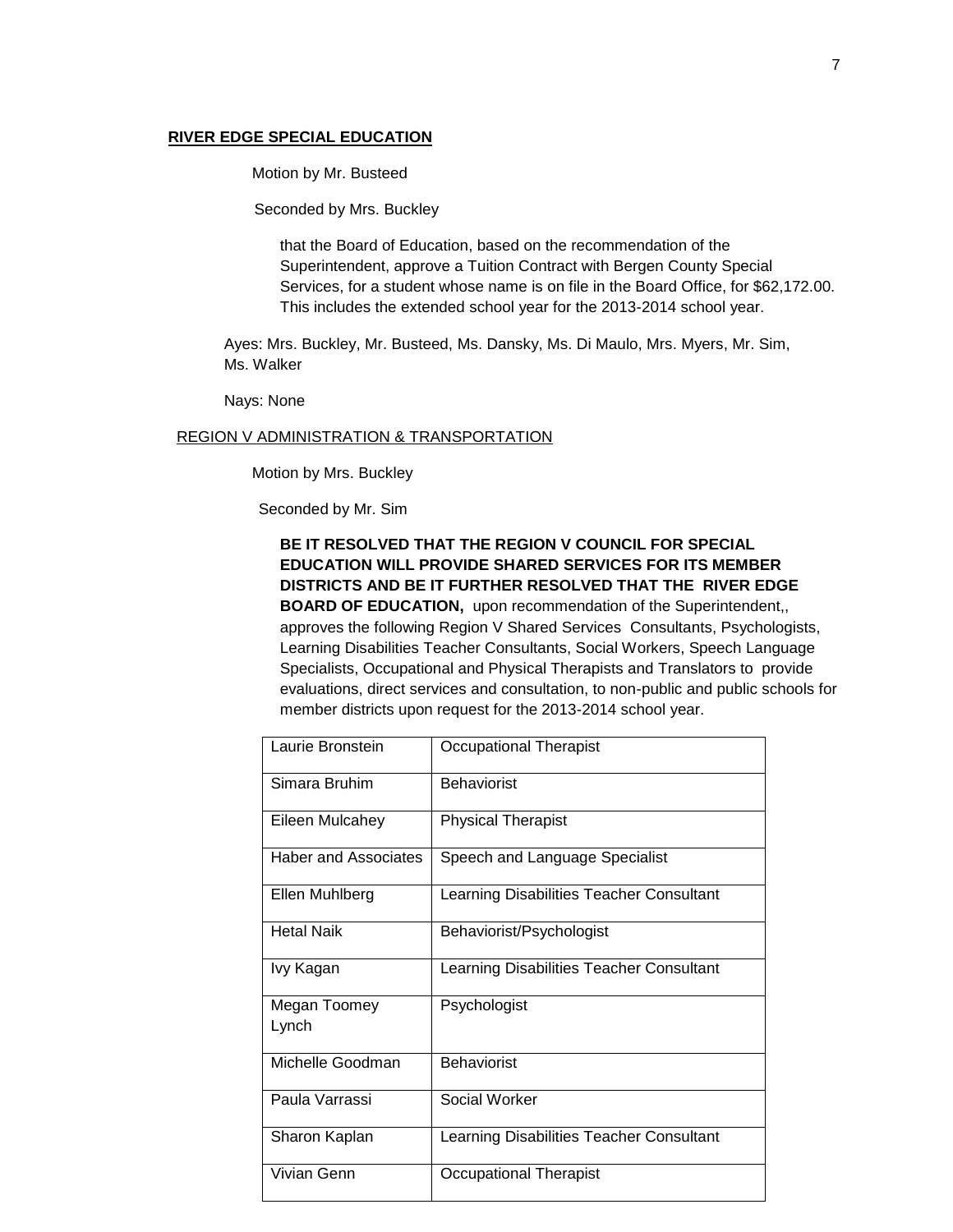| Michel Telem                   | Consultant                     |
|--------------------------------|--------------------------------|
| Diane Harrison                 | Vision Consultant              |
| Julie Dock                     | Vision Consultant              |
| Leslie Harmony                 | Speech and Language Specialist |
| Valerie McBurney               | Social Worker                  |
| Teaneck Speech and<br>Language | Speech and Language Specialist |

Ayes: Mrs. Buckley, Mr. Busteed, Ms. Dansky, Ms. Di Maulo, Mrs. Myers, Mr. Sim, Ms. Walker

Nays: None

# **CLOSED SESSION**

Motion by Mr. Sim

Seconded by Ms. Dansky

that the Board of Education convened into closed session at 8:34 PM to discuss a legal matter.

Ayes: Mrs. Buckley, Mr. Busteed, Ms. Dansky, Ms. Di Maulo, Mrs. Myers, Mr. Sim, Ms. Walker

Nays: None

# **RECONVENE**

Motion by Mrs. Buckley

Seconded by Ms. Walker

that the Board of Education reconvenes the regular public meeting at 8:55 PM.

Ayes: Mrs. Buckley, Mr. Busteed, Ms. Dansky, Ms. Di Maulo, Mrs. Myers, Mr. Sim, Ms. Walker